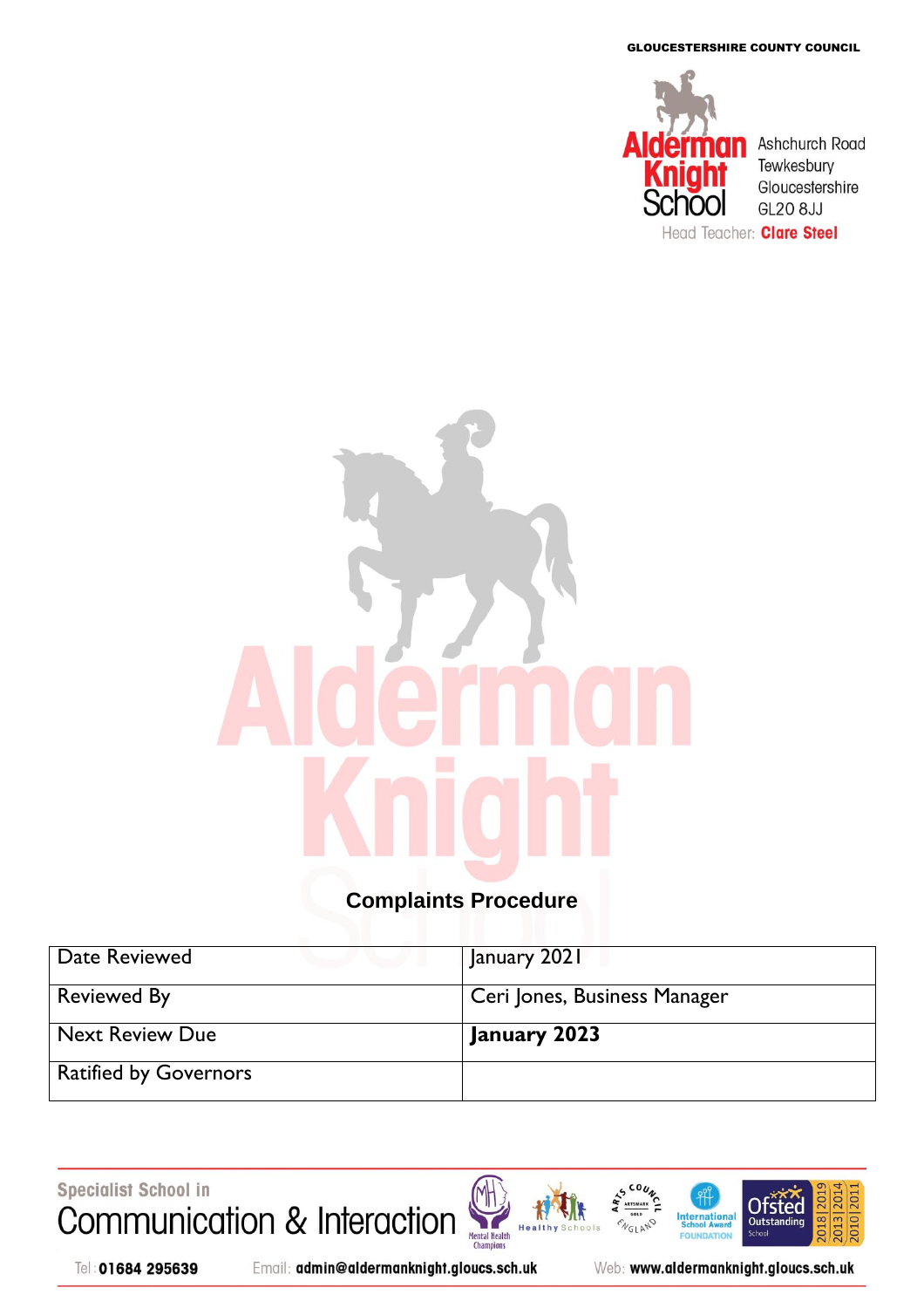# **Complaints Procedure**

This procedure has been drawn up by the Governing Body to be used in the event of a complaint by either a parent/carer about any issue regarding the provision made by the school, or by members of our wider school community about the school in general, its staff or pupils. It is based upon Gloucestershire LA's recommended procedure for dealing with complaints.

There are also other categories of complaint in relation to Safeguarding that arise in schools for which a specific procedure is already laid down. These procedures involve both the school and Local Authority, and may not be altered.

### **General Complaints**

Wherever possible most concerns will be dealt with informally, by the pupil's class teacher or the office. However, should that prove unsuccessful, the complaint will be referred to the next stages of the procedure.

#### **Recommended Procedure**

A sequential Procedure involving four stages has been adopted. A complaint should be considered as follows:

#### Stage 1 – Informal

Concerns are addressed to tutors, teachers or reception. These are normally resolved informally to the full satisfaction of the parent/carer or wider school community.

#### Stage 2 – Formal

However, there may be occasions when concerns cannot be resolved by the informal stage. At this stage, complaints should be addressed by the appropriate member of the senior leadership team with responsibility for the Key Stage or area related to the complaint.

If the complaint was relating to a member of the Senior Leadership Team the complaint should be addressed to the Head Teacher;

#### Stage 3 – Panel Hearing

If the complaint raised has not been resolved to the satisfaction of the complainant, then the complainant will have the right to a governor panel hearing

A Complaints Form, for completion by the complainant will need to be completed if it has not been possible to resolve the complaint and relating issues informally through Stage 1. [**See Appendix 1**]

It is important that this form is used to both assist the resolution of individual complaints and allow their overall volume to be monitored. If necessary, parents/carers and members of the wider school community will be supported in completing the form.

#### **Unresolved Complaints**

If a Governing Body cannot resolve a complaint, it will be referred to the LA. The LA will not overturn a decision of the Governing Body, and its role is therefore advisory. The Governing Body will contact the LA as soon as it receives a formal complaint and will then seek advice and support particularly over any legal requirements.

If a complainant tries to re-open an issue which has been considered at every stage of the procedure, the Chair of Governors may inform him/her in writing that the procedure has been exhausted and that the matter is now closed.

![](_page_1_Picture_19.jpeg)

Tel: 01684 295639

Email: admin@aldermanknight.gloucs.sch.uk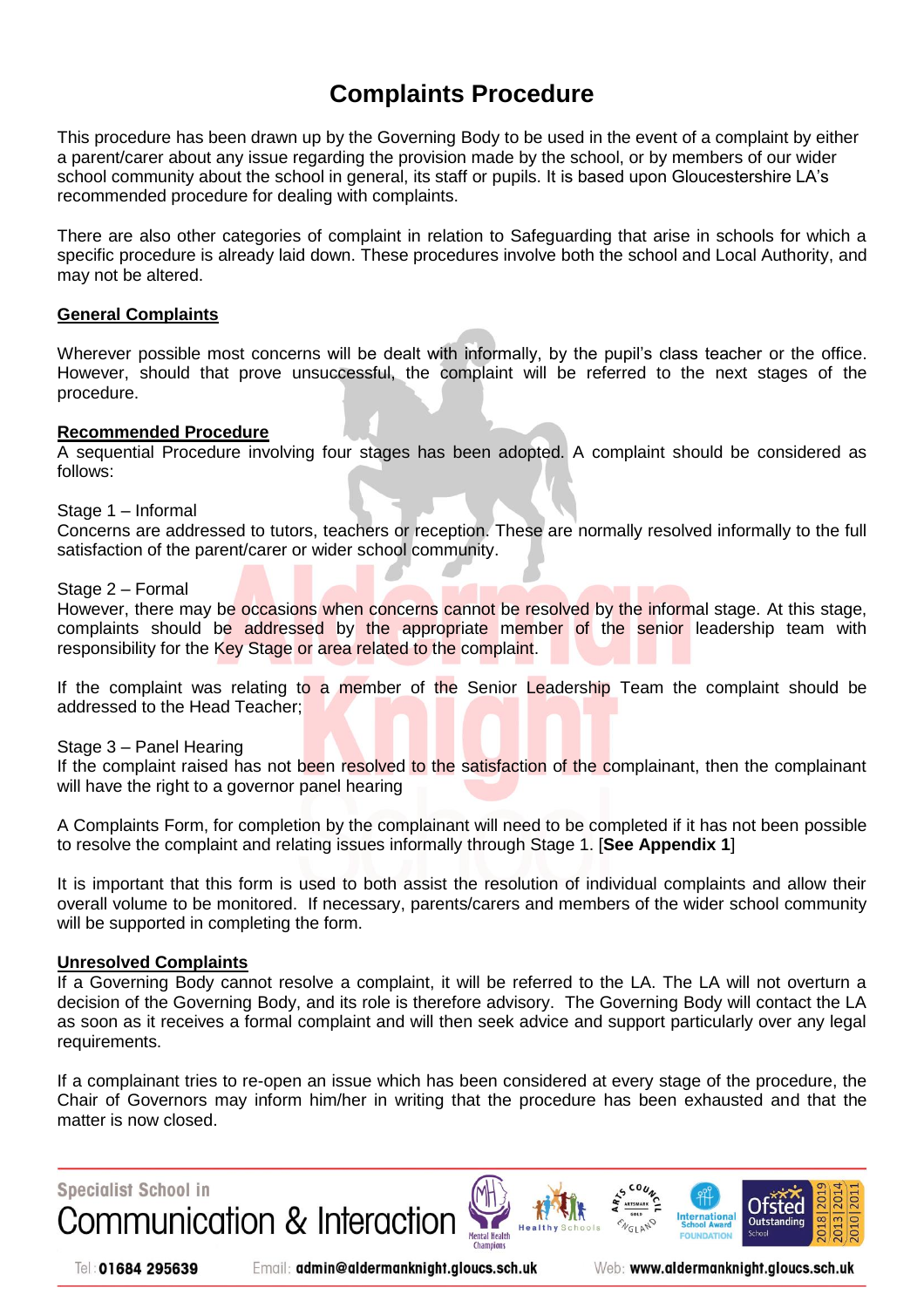# **Concern or Complaint?**

# **Information for Parents/Carers and the wider school community**

It is very important to us that you are confident that while at school your child feels safe, secure, enjoys learning and is achieving well. Obviously there may be times when you feel that there are issues that may be impacting on your child's progress and well-being and if this the case then it is vitally important that these issues are resolved as quickly as possible. For members of our wider school community it is extremely important to us that any issues relating to our school, staff and pupils are also resolved as quickly as possible.

This information is simply intended to act as a guide in helping you work with us to ensure that this happens swiftly.

# **Stage 1 – Who is the first point of contact?**

- If the concern is relating to a particular subject area, then please contact the subject teacher first either by phone or letter. If the issue cannot be resolved through a discussion on the phone, then the subject teacher will arrange to meet with you to discuss further.
- If the concern is of a more general nature, then the first point of contact should always be your child's form tutor. Again hopefully a discussion by phone will resolve the situation but if a meeting is necessary your child's form tutor will arrange one at a mutually convenient time.
- If the concern is raised by a member of the wider school community, the first point of contact should always be through the office who will be able to help or pass on your concern to the correct member of staff.

If a solution is found, then no further action will be needed.

However, if a solution cannot be found at this stage a second meeting will be needed to seek alternative solutions.

## **Stage 2 – What if the situation does not improve?**

This second meeting will involve the appropriate member of the senior leadership team with responsibility for the day-to-day management of your child's Key Stage.

## **Stage 3 – What if I am still not happy with the outcome?**

At this stage it is very important that you discuss your concerns directly with the Head teacher.

If following this there are still unresolved issues you may wish to consider referring to the Formal Complaints Procedures and deciding if you wish to actually register your concern as a formal complaint. Copies of the Formal Complaints Procedures are available on request from the school office.

If you decide you want to make a formal complaint then the first thing you will need to do is to complete a Complaint form and give it to the Head teacher. The Head teacher will then continue to work with you to try and resolve the issues. If still unsuccessful then the Head teacher will inform the Governors and Local Authority and request that the complaint be heard by the Governor's Complaint Panel. This panel will meet to hear the complaint and make a final decision on the case. At this point you would be expected to provide evidence to the Governors and meet with them to explain why you have decided to make a complaint.

![](_page_2_Picture_16.jpeg)

Tel: 01684 295639

Email: admin@aldermanknight.gloucs.sch.uk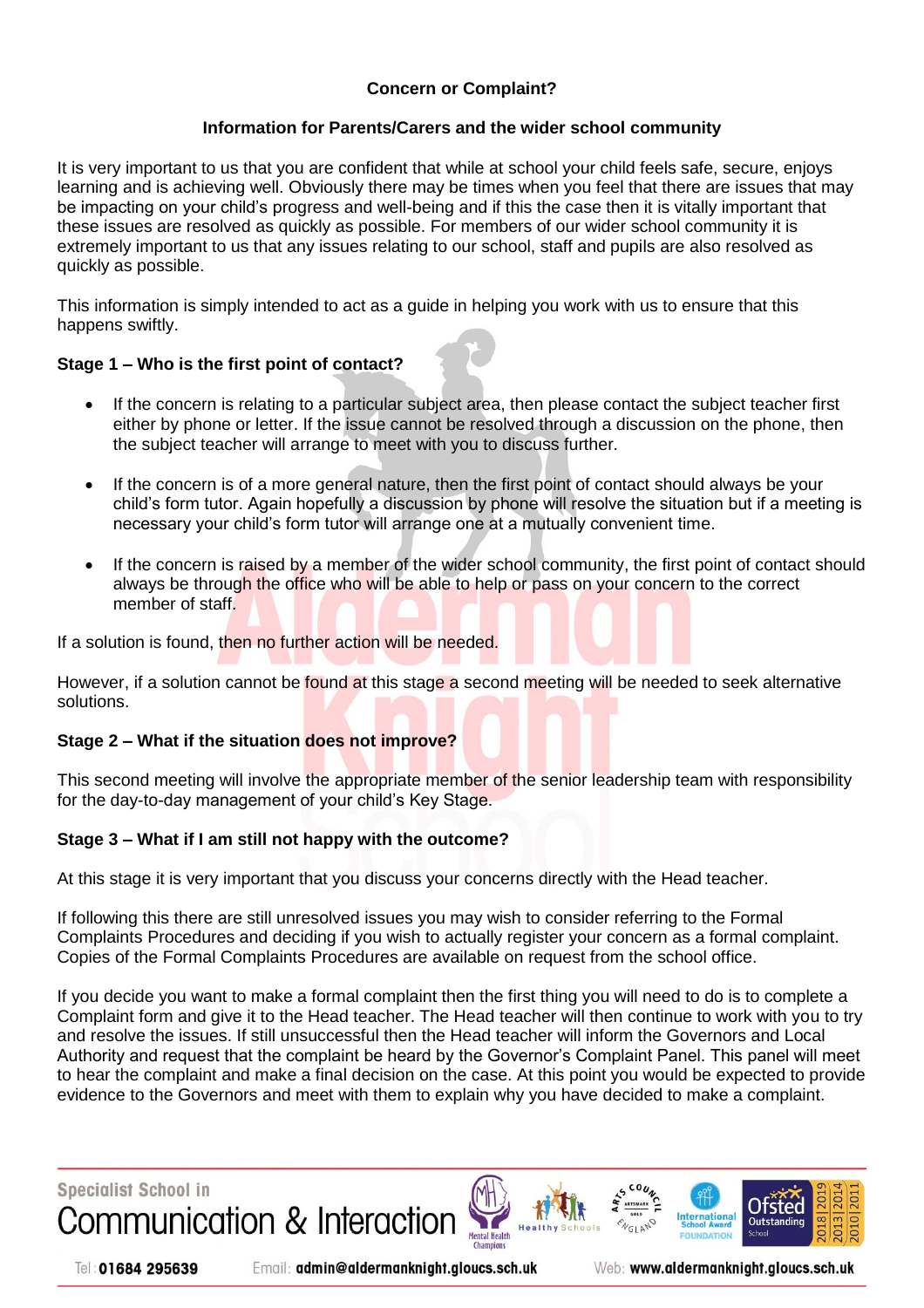**Clearly we hope very much that you will never feel the need to make a formal complaint against the school but by law it is necessary for us to make sure you are aware of the procedures should the need ever arise. We will always do our absolute utmost to work with you as, like you, our top priority is the safety, well-being and achievement of each of our pupils and clearly if there are any concerns then we will want to resolve them as quickly and effectively as we possibly can.**

**The following complaints form is available as a separate document from the website if required.**

![](_page_3_Picture_2.jpeg)

**Specialist School in** Communication & Interaction

![](_page_3_Picture_4.jpeg)

![](_page_3_Figure_5.jpeg)

![](_page_3_Picture_6.jpeg)

Tel: 01684 295639

Email: admin@aldermanknight.gloucs.sch.uk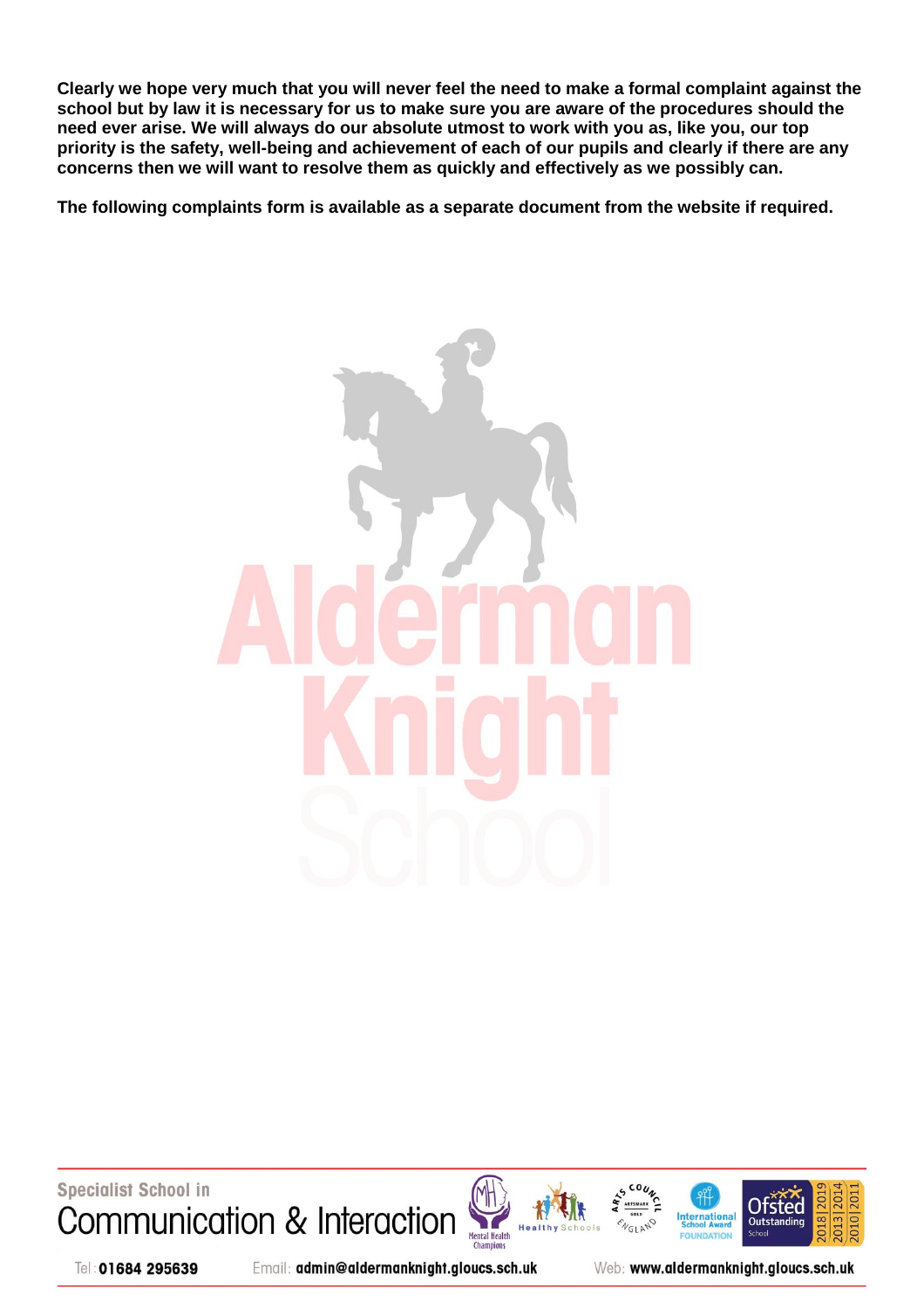# **Alderman Knight Complaints Procedure**

# **Complaint Form**

Please complete and return to the Headteacher who will acknowledge receipt and explain what action will be taken.

| Your name:                                                                         |
|------------------------------------------------------------------------------------|
| Parent/Carer<br>Are you a: $\square$<br>Member of wider school community<br>$\Box$ |
| $\Box$ School<br>$\Box$ Staff<br>Is your complaint in relation to:<br>Pupil        |
| Parent/Carer's to complete                                                         |
| Pupil's name:                                                                      |
| Your relationship to the pupil:                                                    |
| All to complete                                                                    |
| Address:                                                                           |
| Postcode:                                                                          |
| Day time telephone number:                                                         |
| Evening telephone number:                                                          |
| Email address:                                                                     |
| Please give details of your complaint:                                             |
|                                                                                    |
|                                                                                    |
|                                                                                    |
|                                                                                    |
|                                                                                    |
|                                                                                    |
|                                                                                    |

Specialist School in Communication & Interaction

![](_page_4_Picture_5.jpeg)

![](_page_4_Picture_6.jpeg)

![](_page_4_Picture_7.jpeg)

Tel: 01684 295639

Email: admin@aldermanknight.gloucs.sch.uk